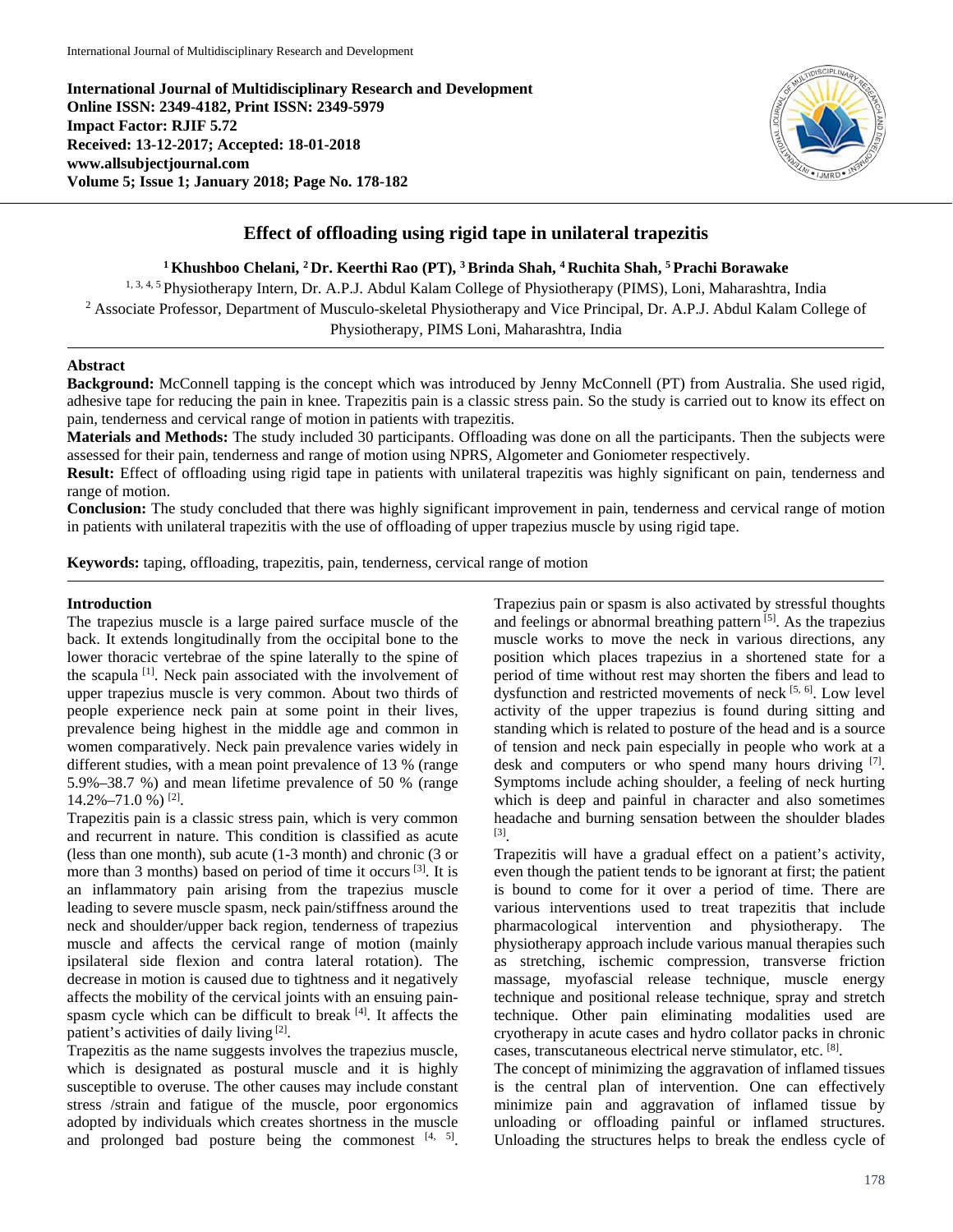increased pain, decreased activity, improves range of motion, minimizes and eliminates tenderness along with improvement of muscle imbalance. We can simply say that the principle of unloading is based on the premise that inflamed soft tissue does not respond to stretch but unloading [8].

Mechanically, if taping is applied in such a fashion that muscle is held in a shortened position, there will be a shift of the length-tension curve to the left, and greater force will be developed in the inner range through optimized actin-myosin overlap during cross-bridge cycle. Tape applied firmly across the fibres of a muscle has been proposed to decrease the activity of a muscle<sup>[9]</sup>. It is also used for treating trigger points associated with trapezitis<sup>[10]</sup>. Tape could be seen as serving to partially or wholly "correct" the underlying muscle imbalance giving symptomatic resolution and/or subjective benefit for the patient<sup>11</sup>. It has a beneficial effect in alleviating pain as well as increasing pain sensitivity. It is also effective in reducing bioelectrical activity which is due to the inhibitory activity on application of tape [12].

It must be clearly known that taping is not a substitute for treatment and rehabilitation, but it is an adjunct to it. Taping continues to be a significant part of a physiotherapist's armamentarium in stages of rehabilitation after injury. Indeed, physiotherapists perform taping religiously<sup>[8]</sup>.

### **Material and Methodology**

**Study Design:** Interventional Study (Pre and Post)

**Source of Data:** The sources of data are undergraduate students having unilateral trapezitis of Pravara Institute of Medical Sciences (DU), Loni. Taluka- Rahata. District-Ahemdnagar-413736, and Maharashtra.

**Type of Data:** The data was primary which was collected by the principal investigator.

**Study setting:** Orthopedic department of Dr. A.P.J Abdul Kalam College of Physiotherapy; Pravara Institute of Medical Sciences (DU)

**Sample size:** 30

**Target Population:** Students in the age group of 18-23 having unilateral trapezitis

**Sampling Method:** Convenient Sampling

**Study Duration: 4 months (August 2017 – November 2017)**

## **Selection Criteria**

- 1. Participants who are students of Pravara Institute suffering from unilateral trapezitis between 18-23 years, of both gender and those with acute (0-3 weeks) trapezitis were included in the study.
- 2. Participants having any neurological involvement, other musculoskeletal condition such as cervical spondylitis, thoracic outlet syndrome and any referred dental, head and ear pain, any systemic infection; those diagnosed with any kind of skin infection, open wounds, and those allergic to tape were excluded in the study.

### **Procedure**

The study received ethical approval from Institutional Ethical Committee of Dr. APJ Abdul Kalam College of Physiotherapy, Loni.

The participants were screened and after finding suitability according to the inclusion and exclusion criteria, they were requested to participate in the study. They were explained about the study and the intervention.

The participants were briefed about the nature of the study; the duration of intervention and the intervention being used were explained in the language best understood by the participants. They were encouraged to clarify queries regarding the study, if any. An informed written consent form, approved by ethical committee was given to the participant's. The demographic data was obtained and a detailed assessment was done.

The sample size for the study was 30 participants. The participant were assessed on the first day for the severity of pain, tenderness and cervical range of motion (ipsilateral side flexion) with NPRS, algometer and goniometer respectively. Each participant was given offloading by tape every alternate day for 6 days i.e. 3 sessions per participant.

#### **Procedure for offloading of upper trapezius in trapezitis** *Position of the patient:* Sitting

*Position of the therapist:* Behind the affected side. *Position of scapula:* Neutral scapular posture

*Application:*

The hypoallergenic tape is applied first without any tension, as follows:

- 1. Anteriorly, just above the mid clavicle, with the medial border of the tape adjacent to the angle of the neck
- 2. Posteriorly, over the shoulder and attaching as far down to the level of T7, medial to the medial border of the scapula.
- 1. The zinc oxide or rigid tape is then applied over the hypoallergenic tape with minimal tension:
- 2. While applying the rigid tape offload the trapezius muscle by taking up the slack.
- 3. Apply a minimal postero-inferior force with the rigid tape to bunch the upper trapezius fibres.
- 4. Continue the postero-inferior force as the rest of the tape is laid down.

After the 6th day the participants were reassessed for the parameters of pain, tenderness and cervical range of motion (ipsilateral side flexion) using NPRS, algometer and goniometer respectively. Then the previously obtained data was compared to that of achieved after offloading with tape.

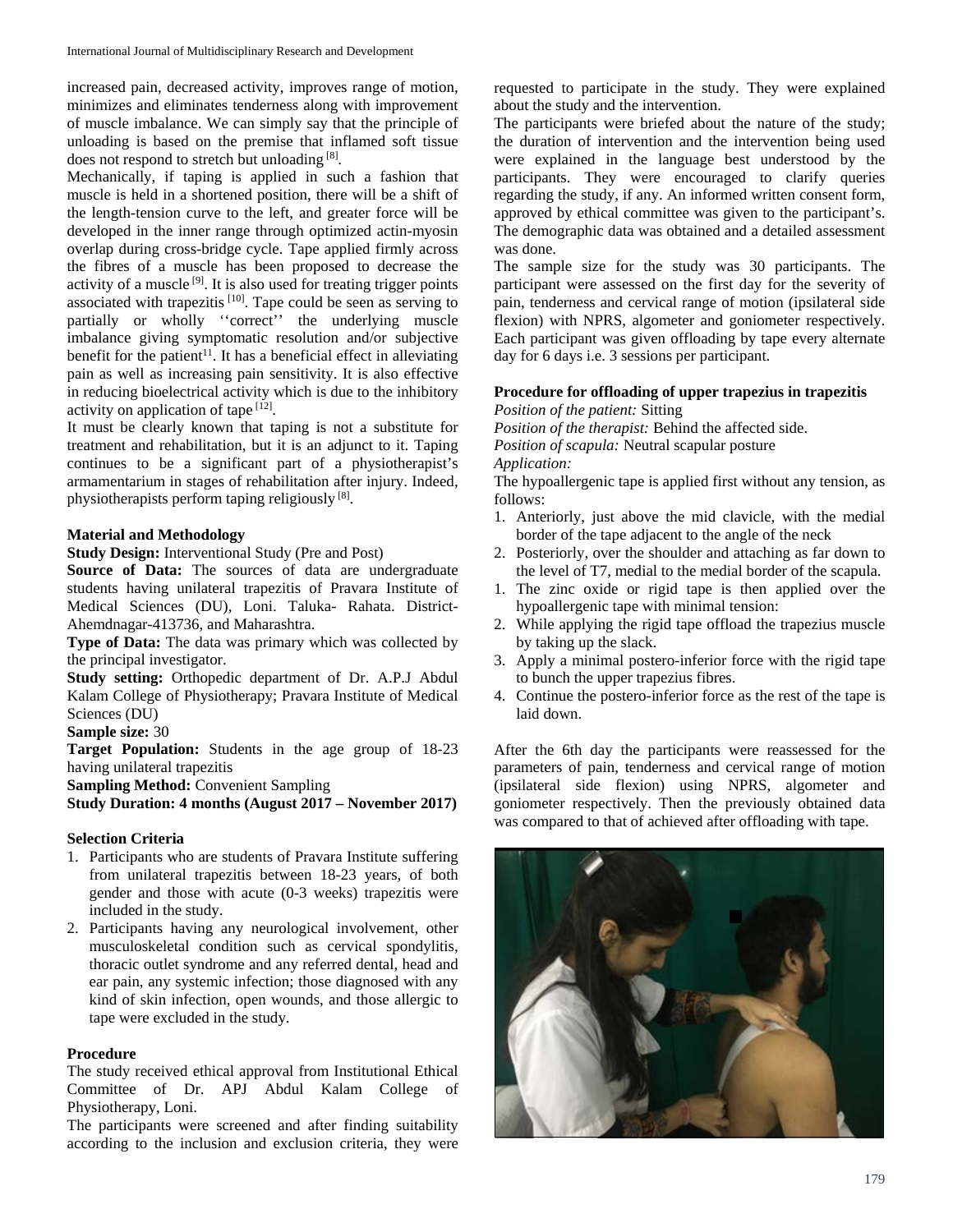**Fig 1:** Therapist applying hypoallergenic



**Fig 2:** Therapist applying rigid tape tape while offloading the upper trapezius muscle



**Fig 3:** Posterior view



**Fig 4:** Anterior view Data Analysis, Interpretation and Result



**Table 1:** Data presentation of Pain on Numerical pain rating scale (PRE –POST)

**Fig 5:** Represents pre and post readings of pain (ON NPRS)

**Result no. 1**: The above Fig 5 shows the comparison of mean value of pre and post pain (NPRS), t value was 9.15, and p<0.0001 using student paired t' test within the group which shows extremely significant difference.

**Table 2:** Data presentation of tenderness In Lbs (PRE –POST)

| Parameter | : SD)<br><b>(MEAN)</b><br><b>Pre</b><br>- | Post (MEAN $\pm$ SD) | t Value | ∀alue ≀ |
|-----------|-------------------------------------------|----------------------|---------|---------|
|-----------|-------------------------------------------|----------------------|---------|---------|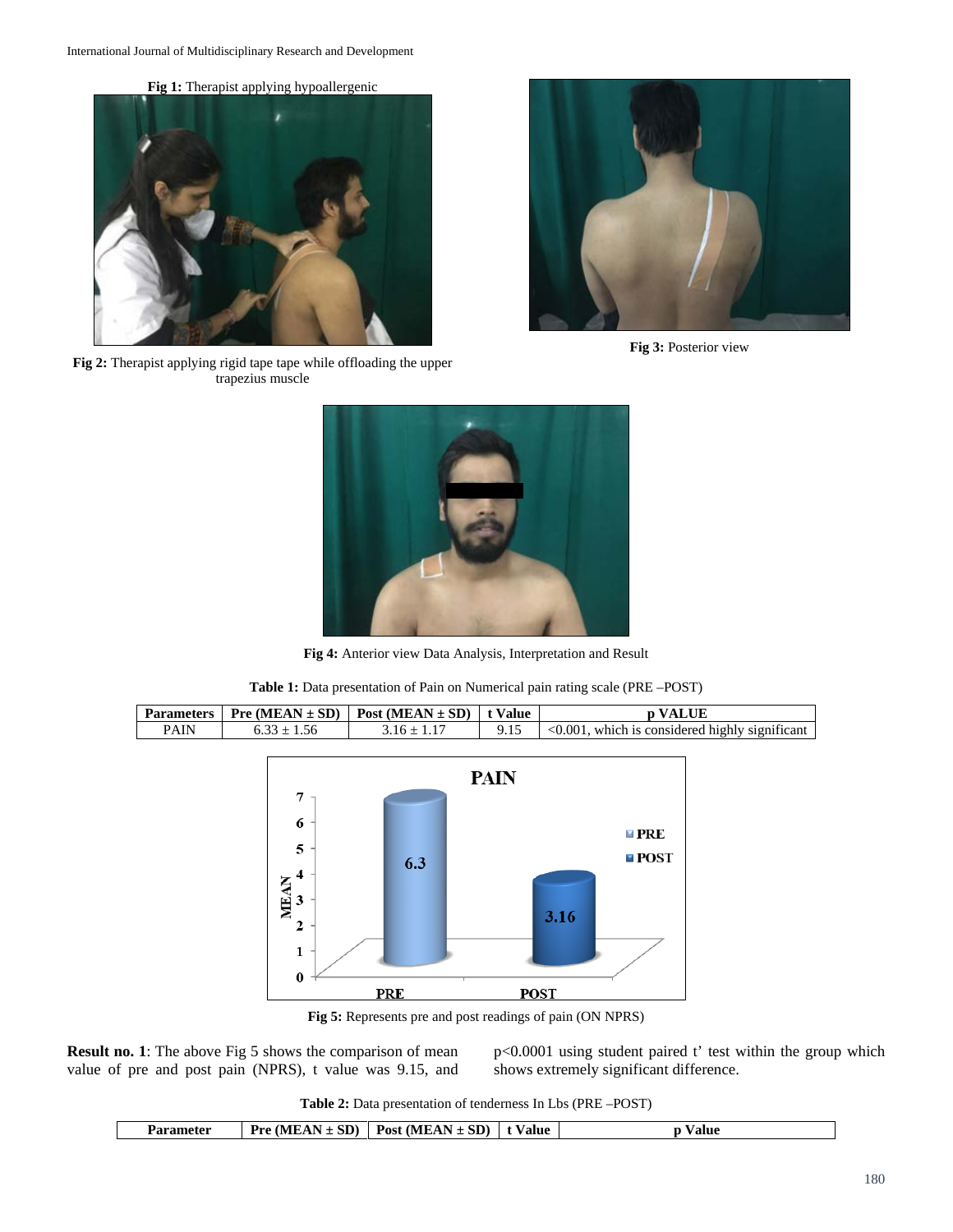

**Fig 6:** Represents pre and post readings of tenderness (In lbs)

**Result No. 02**: The above Fig 6 shows the comparison of mean value of pre and post tenderness, t value was 10.45, and p<0.0001 using student paired t' test within the group which shows extremely significant difference.

**Table 3:** Data presentation of Range Of Motion (In degrees) (PRE – POST)

| Parameter       | <b>Pre</b> (MEAN $\pm$ SD)   Post (MEAN $\pm$ SD)   t Value | Value                                                 |
|-----------------|-------------------------------------------------------------|-------------------------------------------------------|
| Range Of Motion |                                                             | $\leq 0.0001$ which is considered highly significant. |



**Fig 7:** Represents pre and post readings of Cervical Range of motion-Ipsilateral Side flexion (In Degrees)

**Result No. 03**: The above Fig 7 shows the comparison of mean value of pre and post range of motion, t value was 14.71, and p<0.0001 using student paired t' test within the group which shows extremely significant difference.

### **Discussion**

The study evaluated the effect of offloading using rigid tape on undergraduate students of Pravara Institute of Medical Sciences having unilateral trapezitis. This interventional study consisted of 30 participants and had duration of 1 week per patient and each patient received 3 sessions of taping every alternate day for a week. The result of this study showed that there were extremely significant changes in the pain, tenderness and range of motion.

Trapezitis is pain arising from the trapezius muscle due to inflammation leading to severe muscle spasm. It results as neck pain, stiffness around the neck and shoulder/upper back region, tenderness of trapezius muscle and affects the cervical range of motion mainly ipsilateral side flexion [4]. It also affects the patient's activities of daily living [2].

Taping when applied in such a fashion that muscle is held in a shortened position has been proposed to decrease and/ inhibit the activity of a muscle and will produce a shift of the lengthtension curve to the left, and a greater force will be developed in the inner range through optimized actin-myosin overlap during cross-bridge cycle. Inhibitory or unloading effect is demonstrated as soon as the tape is applied [9]. As there is offloading of the muscle which stops the activity of the inflamed muscle; this inhibitory action gives some time for the inflammation to subside and muscle to heal. This inhibition indirectly seizes the inflammation and the symptoms from aggravating. This not only helps with the control of inflammation but also breaks the endless cycle of pain. Once the inflammation of the muscle is eliminated or even under control it is easy to work with the pain, tenderness and range of motion and further taping sessions are done so as to eliminate the pain, tenderness and increase the range of motion simultaneously with control of inflammation and correction of muscle imbalance.

The preliminary study carried out by Kuba Ptaszkowski, Lucyna Slupska was, Comparison of the Short-Term Outcomes after Postisometric Muscle Relaxation or Kinesio Taping Application for Normalization of the Upper Trapezius Muscle Tone and the Pain Relief. On using the postisometric muscle relaxation technique there was decrease in tonus which may be due to desensitization of the muscle fibers within the muscle, but it had no role in relieving pain. On the other hand Kinesio taping had a beneficial effect in alleviating pain and increasing pain sensitivity and also proved to be effective in reducing bioelectrical activity which happened to be due to the analgesic effect its application across the involved muscle. Therefore the study concluded to support Kinesio taping as compared to postisometric relaxation technique<sup>12</sup>.

The research conducted by Tomasz Halski, Kuba Ptaszkowski, studied Short-Term Effects of Kinesio Taping